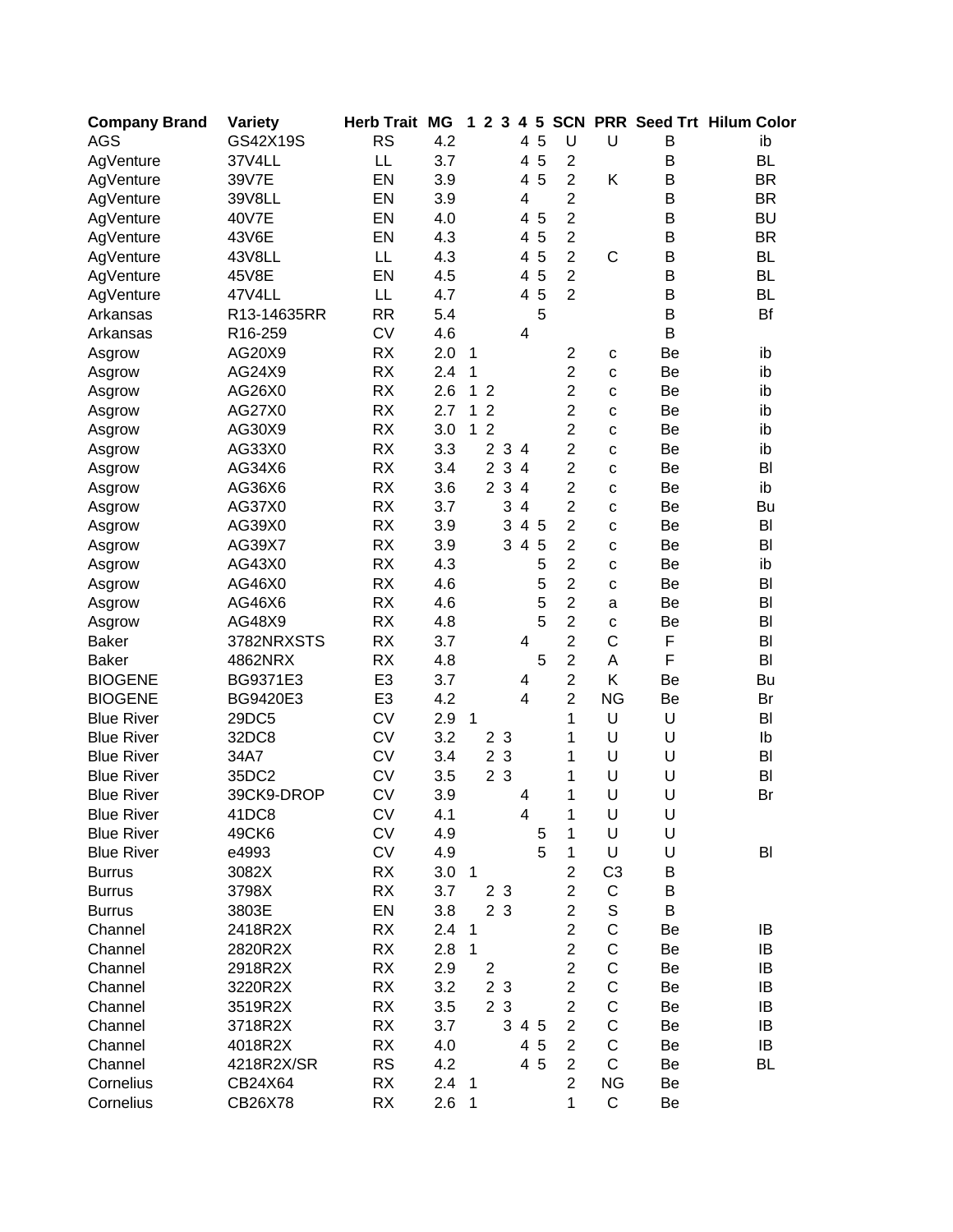| Cornelius       | CB27X81             | <b>RX</b> | 2.7 | $\mathbf{1}$ |                |              |                |     | $\overline{c}$ | $\mathsf{C}$ | Be |           |
|-----------------|---------------------|-----------|-----|--------------|----------------|--------------|----------------|-----|----------------|--------------|----|-----------|
| Cornelius       | CB29X33             | <b>RX</b> | 2.9 | $\mathbf{1}$ |                |              |                |     | $\overline{c}$ |              | Be |           |
| Cornelius       | CB30X09             | <b>RX</b> | 3.0 |              | $\overline{2}$ |              |                |     | $\overline{2}$ | <b>NG</b>    | Be |           |
| Cornelius       | CB33X17             | <b>RX</b> | 3.3 |              | $\overline{2}$ |              |                |     | $\overline{2}$ | <b>NG</b>    | Be |           |
| Cornelius       | CB36X22             | <b>RX</b> | 3.6 |              | $\overline{2}$ |              |                |     | $\overline{2}$ | $\mathsf C$  | Be |           |
| Cornelius       | CB38X89             | <b>RX</b> | 3.8 |              |                | 3            |                |     | $\overline{c}$ | $\mathsf C$  | Be |           |
| Credenz         | <b>CZ 2550GTLL</b>  | RL        | 2.5 | $\mathbf{1}$ |                |              |                |     | $\overline{2}$ | A            | Be | BI        |
| Credenz         | <b>CZ 2760GTLL</b>  | <b>RL</b> | 2.7 | $\mathbf 1$  |                | 2 3          |                |     | $\overline{2}$ | A            | Be | Br        |
| Credenz         | <b>CZ 2830GTLL</b>  | <b>RL</b> | 2.8 | $\mathbf{1}$ |                | 2 3          |                |     | $\overline{2}$ | Κ            | Be | Br        |
| Credenz         | CZ 3099GTLL         | <b>RL</b> | 3.0 | $\mathbf{1}$ |                | 2 3          |                |     | $\overline{2}$ | K            | Be | BI        |
| Credenz         | <b>CZ 3309 GTLL</b> | <b>RL</b> | 3.3 | $\mathbf{1}$ |                | 2 3 4        |                |     | $\overline{2}$ | A            | Be | BI        |
| Credenz         | <b>CZ 3519 GTLL</b> | <b>RL</b> | 3.5 | $\mathbf{1}$ |                | 2 3 4        |                |     | $\overline{2}$ | A            | Be | BI        |
| Credenz         | <b>CZ 3750GTLL</b>  | <b>RL</b> | 3.7 |              |                | 2 3          |                | 4 5 | $\overline{2}$ | A            | Be | Br        |
| Credenz         | <b>CZ 3840GTLL</b>  | <b>RL</b> | 3.8 |              |                |              | 3 4            | 5   | $\overline{2}$ | A            | Be | Br        |
| Credenz         | <b>CZ 3930GTLL</b>  | <b>RL</b> | 3.9 |              |                |              |                | 4 5 | $\overline{2}$ | A            | Be | BI        |
| Dairyland Seed  | <b>DSR-2112E</b>    | EN        | 2.1 | $\mathbf{1}$ |                |              |                |     | $\overline{2}$ | $\mathbb S$  | Be | Ib        |
| Dairyland Seed  | <b>DSR-2424E</b>    | EN        | 2.4 | 1            |                |              |                |     | 1              | Κ            | Be | Bu        |
| Dairyland Seed  | <b>DSR-2590E</b>    | EN        | 2.5 | 1            |                |              |                |     | $\mathbf 2$    | Κ            | Be | BI        |
| Dairyland Seed  | <b>DSR-2640E</b>    | EN        | 2.6 | $\mathbf{1}$ |                |              |                |     | $\overline{2}$ | Κ            | Be | Bu        |
| Dairyland Seed  | <b>DSR-2999E</b>    | EN        | 2.9 | $\mathbf{1}$ |                |              |                |     | $\overline{2}$ | Κ            | Be | Ib        |
| Dairyland Seed  | <b>DSR-3256E</b>    | EN        | 3.2 | 1            |                |              |                |     | $\overline{2}$ | $\mathbb S$  | Be | BI        |
| Dairyland Seed  | <b>DSR-3365E</b>    | EN        | 3.3 | $\mathbf{1}$ |                |              |                |     | $\overline{2}$ | $\mathsf{C}$ | Be | Bu        |
| Dairyland Seed  | E24-201E            | EN        | 2.4 | 1            |                |              |                |     | $\overline{2}$ | $\mathsf{C}$ | Be | Bu        |
| <b>DeReadt</b>  | 2321E3              | EN        | 2.3 | 1            |                |              |                |     | $\overline{2}$ | Κ            | B  | Bu        |
| <b>DeReadt</b>  | 2521E3              | EN        | 2.5 | $\mathbf 1$  |                |              |                |     | $\overline{2}$ | U            | B  | Ib        |
| <b>DeReadt</b>  | 2555E3              | EN        | 2.5 | $\mathbf{1}$ |                |              |                |     | 1              | Κ            | B  | Bu        |
| <b>DeReadt</b>  | 2621E3              | EN        | 2.6 | $\mathbf 1$  |                |              |                |     | $\overline{2}$ | Κ            | B  | BI        |
| <b>DONMARIO</b> | <b>DM 28J9X</b>     | <b>RX</b> | 2.8 | $\mathbf{1}$ |                |              |                |     | $\overline{2}$ | $\mathsf{C}$ | B  | IB        |
| <b>DONMARIO</b> | DM 34X16            | <b>RX</b> | 3.4 |              | 1 <sub>2</sub> |              |                |     | $\overline{2}$ | <b>NG</b>    | B  | <b>BR</b> |
| <b>DONMARIO</b> | DM 3756E            | EN        | 3.7 |              |                |              | 3 4 5          |     | $\overline{2}$ | <b>NG</b>    | B  | IB        |
| <b>DONMARIO</b> | <b>DM 37C2S</b>     | <b>CV</b> | 3.7 |              |                | 3            |                | 4 5 | S              | K            | B  | <b>BL</b> |
| <b>DONMARIO</b> | DM 3932E            | EN        | 3.9 |              |                | 3            | $\overline{4}$ | 5   | $\overline{2}$ | <b>NG</b>    | B  | <b>BR</b> |
| <b>DONMARIO</b> | DM 41C51            | CV        | 4.1 |              |                | 3            |                | 4 5 |                |              | B  |           |
| Dyna-Gro        | <b>S27EN89</b>      | EN        | 2.7 | $\mathbf{1}$ |                |              |                |     | $\overline{2}$ | Κ            | B  | Bu        |
| Dyna-Gro        | S28XT58             | <b>RX</b> | 2.8 |              | 1 <sub>2</sub> |              |                |     | $\overline{c}$ | $\mathsf C$  | B  | Ib        |
| Dyna-Gro        | S30EN70             | EN        | 3.0 |              | 1 <sub>2</sub> |              |                |     | $\overline{2}$ | <b>NG</b>    | B  | Ib        |
| Dyna-Gro        | S32EN01             | EN        | 3.2 |              |                | 3            |                |     | 2              | NG           | B  | Br        |
| Dyna-Gro        | S35EN99             | EN        | 3.5 |              |                | 2 3          |                |     | $\overline{2}$ | <b>NG</b>    | B  | Ib        |
| Dyna-Gro        | S3681STS            | <b>ST</b> | 3.6 |              |                | 23           |                |     | $\overline{2}$ | <b>NG</b>    | B  | BI        |
| Dyna-Gro        | S36ES70             | ES        | 3.6 |              | $\overline{2}$ | $\mathbf{3}$ |                |     | $\overline{2}$ | Κ            | B  | Bu        |
| Dyna-Gro        | S36XT91             | <b>RX</b> | 3.6 |              |                | 2 3          |                |     | $\overline{2}$ | C            | B  | BI        |
| Dyna-Gro        | S37EN39             | EN        | 3.7 |              |                | 3            | $\overline{4}$ |     | $\overline{2}$ | <b>NG</b>    | B  | Ib        |
| Dyna-Gro        | S37XS89             | XS        | 3.7 |              |                | 3            | $\overline{4}$ |     | $\overline{2}$ | $\mathsf C$  | B  | BI        |
| Dyna-Gro        | S38XS21             | XS        | 3.8 |              |                |              |                | 4 5 | $\overline{2}$ | $\mathsf C$  | B  | Ib        |
| Dyna-Gro        | S3961STS            | <b>ST</b> | 3.9 |              |                |              | 4              |     | $\overline{2}$ | <b>NG</b>    | B  | Br        |
| Dyna-Gro        | S39EN19             | EN        | 3.9 |              |                |              | 4              | 5   | $\overline{2}$ | <b>NG</b>    | B  | Bu        |
| Dyna-Gro        | S41ES80             | ES        | 4.1 |              |                |              | 4              | 5   | $\overline{2}$ | <b>NG</b>    | B  | Bu        |
| Dyna-Gro        | S43EN61             | EN        | 4.3 |              |                |              | 4              | 5   | $\overline{2}$ | <b>NG</b>    | B  | Br        |
| Dyna-Gro        | S43XS70             | XS        | 4.3 |              |                |              | 4              | 5   | $\overline{c}$ | $\mathsf{C}$ | B  | BI        |
| Dyna-Gro        | S45ES10             | ES        | 4.5 |              |                |              |                | 5   | $\overline{2}$ | <b>NG</b>    | B  | Br        |
| Dyna-Gro        | S46ES91             | ES        | 4.6 |              |                |              |                | 5   | $\overline{2}$ | <b>NG</b>    | B  | Ib        |
| Dyna-Gro        | S46XS60             | ES        | 4.6 |              |                |              |                | 5   | $\overline{2}$ | $\mathsf C$  | B  | BI        |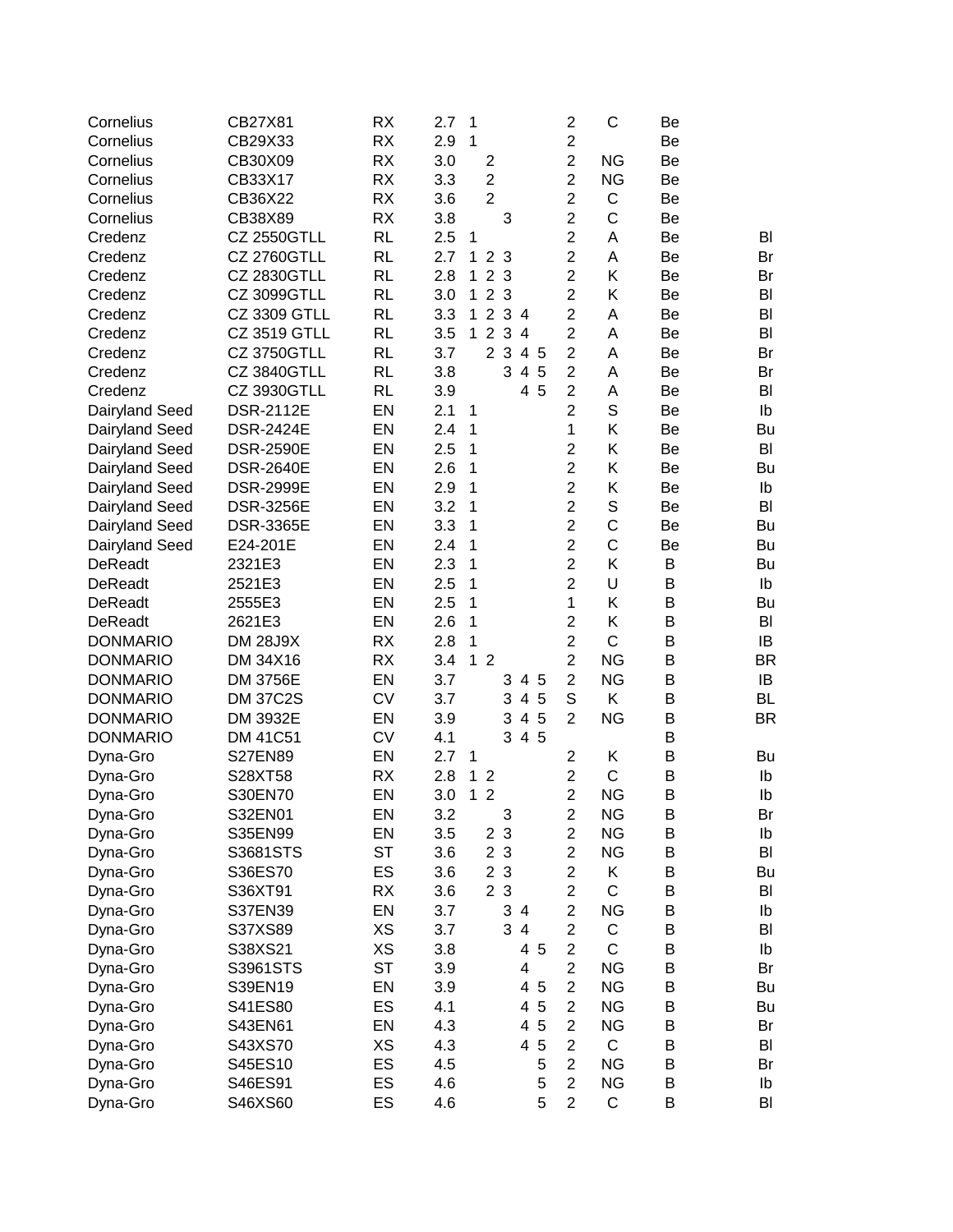| FS HiSOY®        | *25E00       | EN        | 2.5 | 1            | $\overline{2}$                 |     |        | $\overline{c}$   | <b>NG</b>    | B      | Ib       |
|------------------|--------------|-----------|-----|--------------|--------------------------------|-----|--------|------------------|--------------|--------|----------|
| FS HiSOY®        | *28E90       | EN        | 2.8 | 1            | $\overline{2}$                 |     |        | $\overline{c}$   | Κ            | B      | Ib       |
| FS HiSOY®        | *31E90       | EN        | 3.1 | 1            | $\overline{2}$                 |     |        | $\overline{c}$   | <b>NG</b>    | B      | Ib       |
| FS HiSOY®        | *32E00       | EN        | 3.2 |              | $\overline{2}$<br>$\mathbf{3}$ |     |        | $\overline{c}$   | <b>NG</b>    | B      | Br       |
| FS HiSOY®        | *34E80       | EN        | 3.4 |              |                                | 3   |        | $\overline{c}$   | <b>NG</b>    | B      | Ib       |
| FS HiSOY®        | *38E90       | EN        | 3.8 |              |                                | 3   | 4      | $\overline{c}$   | Κ            | В      | Bu       |
| FS HiSOY®        | *39E00       | EN        | 3.9 |              |                                | 3   | 4 5    | $\overline{2}$   | Κ            | B      | Br       |
| FS HiSOY®        | *42E90       | EN        | 4.2 |              |                                |     | 5<br>4 | $\overline{2}$   | <b>NG</b>    | B      | Bu       |
| FS HiSOY®        | *43E00       | EN        | 4.3 |              |                                |     | 5<br>4 | $\overline{2}$   | <b>NG</b>    | B      | Br       |
| FS HiSOY®        | *45E00       | EN        | 4.5 |              |                                |     | 5<br>4 | $\overline{2}$   | A            | B      | Ib       |
| FS HiSOY®        | *48E00       | EN        | 4.8 |              |                                |     | 5      | $\overline{c}$   | <b>NG</b>    | B      | Bu       |
| FS HiSOY®        |              |           |     |              |                                |     |        | $\overline{2}$   | C            |        |          |
|                  | 24X80        | <b>RX</b> | 2.4 | $\mathbf 1$  |                                |     |        |                  |              | B      | Ib       |
| FS HiSOY®        | 27X90        | <b>RX</b> | 2.7 | $\mathbf 1$  | $\overline{2}$                 |     |        | $\overline{c}$   | Κ            | B      | Ib       |
| FS HiSOY®        | 28B00        | <b>RL</b> | 2.8 | 1            | $\overline{2}$                 |     |        | $\overline{c}$   | Κ            | B      | Br       |
| FS HiSOY®        | 28X70        | <b>RX</b> | 2.8 | 1            | $\overline{2}$                 |     |        | $\overline{c}$   | C            | B      | Ib       |
| FS HiSOY®        | 30X00        | <b>RX</b> | 3.0 | 1            | $\overline{2}$                 |     |        | $\overline{c}$   | $\mathsf{C}$ | B      | BI       |
| FS HiSOY®        | 31B00        | <b>RL</b> | 3.1 | 1            | $\overline{2}$                 |     |        | $\overline{2}$   | <b>NG</b>    | B      | Br       |
| FS HiSOY®        | 32C80        | CV        | 3.2 |              | $\overline{2}$<br>$\mathbf{3}$ |     |        | $\overline{c}$   | C            | B      | BI       |
| FS HiSOY®        | 32X90        | <b>RX</b> | 3.2 |              | $\overline{2}$<br>$\mathbf{3}$ |     |        | $\overline{c}$   | <b>NG</b>    | B      | BI       |
| FS HiSOY®        | 34C80        | <b>CV</b> | 3.4 |              |                                | 3   |        | $\overline{c}$   | <b>NG</b>    | B      | BI       |
| FS HiSOY®        | 35B00        | <b>RL</b> | 3.5 |              |                                | 3   |        | $\overline{c}$   | <b>NG</b>    | B      | Br       |
| FS HiSOY®        | 35X00        | <b>RX</b> | 3.5 |              |                                | 3   |        | $\overline{c}$   | C            | В      | BI       |
| FS HiSOY®        | 38B00        | <b>RL</b> | 3.8 |              |                                | 3   | 4      | $\overline{2}$   | <b>NG</b>    | B      | Br       |
| FS HiSOY®        | 38X70        | <b>RX</b> | 3.8 |              |                                | 3   |        | $\overline{c}$   | C            | B      | BI       |
| FS HiSOY®        | 39C00        | <b>CV</b> | 3.9 |              |                                | 3   | 4      | $\overline{2}$   | <b>NG</b>    | B      | Br       |
| FS HiSOY®        | 38X00        | <b>RX</b> | 3.9 |              |                                | 3   | 4 5    | $\overline{c}$   | C            | B      | BI       |
| FS HiSOY®        | 41X70        | <b>RX</b> | 4.1 |              |                                |     | 5<br>4 | $\overline{2}$   | <b>NG</b>    | B      | Ib       |
| FS HiSOY®        | 43X60        | <b>RX</b> | 4.3 |              |                                |     | 5<br>4 | $\overline{c}$   | C            | B      | BI       |
| FS HiSOY®        | 46X90        | <b>RX</b> | 4.6 |              |                                |     | 5      | $\overline{2}$   | C            | B      | BI       |
| <b>GENESIS</b>   | G2550E       | <b>RF</b> | 2.5 | $\mathbf 1$  |                                |     |        |                  |              | B      |          |
| <b>GENESIS</b>   | G2840E       | <b>RF</b> | 2.8 | $\mathbf{1}$ |                                |     |        |                  |              | В      |          |
| <b>GENESIS</b>   | G3040E       | <b>RF</b> | 3.0 |              | $\overline{\mathbf{c}}$        |     |        |                  |              | B      |          |
| <b>GENESIS</b>   | G3350E       | <b>RF</b> | 3.3 |              | $\overline{2}$                 |     |        |                  |              | B      |          |
| <b>GENESIS</b>   | G4350E       | <b>RF</b> | 4.3 |              |                                | 3   |        |                  |              | B      |          |
| Go Soy           | *433E21      | EN        | 4.3 |              |                                |     | 4 5    | U                | U            | B      | Br       |
| Go Soy           | *481E19      | EN        | 4.8 |              |                                |     | 4 5    | U                | U            | B      | bu       |
|                  | 383E21S      | ES        | 3.8 |              |                                |     | 5<br>4 | U                | U            |        |          |
| Go Soy<br>Go Soy | 463E20S      | ES        | 4.6 |              |                                |     | 5<br>4 | U                | U            | В<br>В | Br<br>ib |
|                  |              | <b>CV</b> | 3.9 |              |                                |     | 5<br>4 | $\overline{c}$   | C            |        |          |
| Hoffman          | <b>H393N</b> |           |     |              |                                |     | 5<br>4 |                  |              | В      | BI       |
| Hoffman          | <b>H399N</b> | <b>CV</b> | 3.9 |              |                                |     |        | $\overline{c}$   | <b>NG</b>    | Β      | BI       |
| Hoffman          | H39E21       | EN        | 3.9 |              |                                |     | 5<br>4 | $\overline{c}$   | <b>NG</b>    | Β      | Br       |
| Hoffman          | <b>H420N</b> | <b>CV</b> | 4.2 |              |                                |     | 5<br>4 | $\overline{2}$   | Κ            | В      | BI       |
| Hoffman          | H43E21       | EN        | 4.3 |              |                                |     | 4<br>5 | $\overline{c}$   | <b>NG</b>    | В      | Br       |
| Hoffman          | H46E21       | EN        | 4.6 |              |                                |     | 4 5    | $\overline{c}$   | <b>NG</b>    | В      | Br       |
| Illini           | 2643N        | <b>CV</b> | 2.6 | $\mathbf 1$  | $\overline{2}$                 |     |        | $\overline{c}$   | <b>NG</b>    | В      | G        |
| Illini           | 2904N        | <b>CV</b> | 2.9 |              | 2 3                            |     |        | $\overline{c}$   | <b>NG</b>    | B      | lb       |
| Illini           | 3025N        | CV        | 3.2 |              | $\overline{c}$<br>$\mathbf{3}$ |     |        | $\overline{c}$   | Κ            | Β      | Br       |
| Illini           | 3156N        | CV        | 3.1 |              | 2 3                            |     |        | $\overline{2}$   | Κ            | В      | BI       |
| Illini           | 3264N        | CV        | 3.2 |              |                                | 3   |        | $\overline{c}$   | <b>NG</b>    | B      | BI       |
| Illini           | 3267N        | CV        | 3.2 |              | 2 3                            |     |        | $\overline{c}$   | Κ            | В      | BI       |
| Illini           | 3317N        | CV        | 3.3 |              | 2 3                            |     |        | $\boldsymbol{2}$ | $\mathsf C$  | В      | Bu       |
| Illini           | 3546N        | CV        | 3.5 |              |                                | 3 4 |        | $\overline{c}$   | C            | B      | BI       |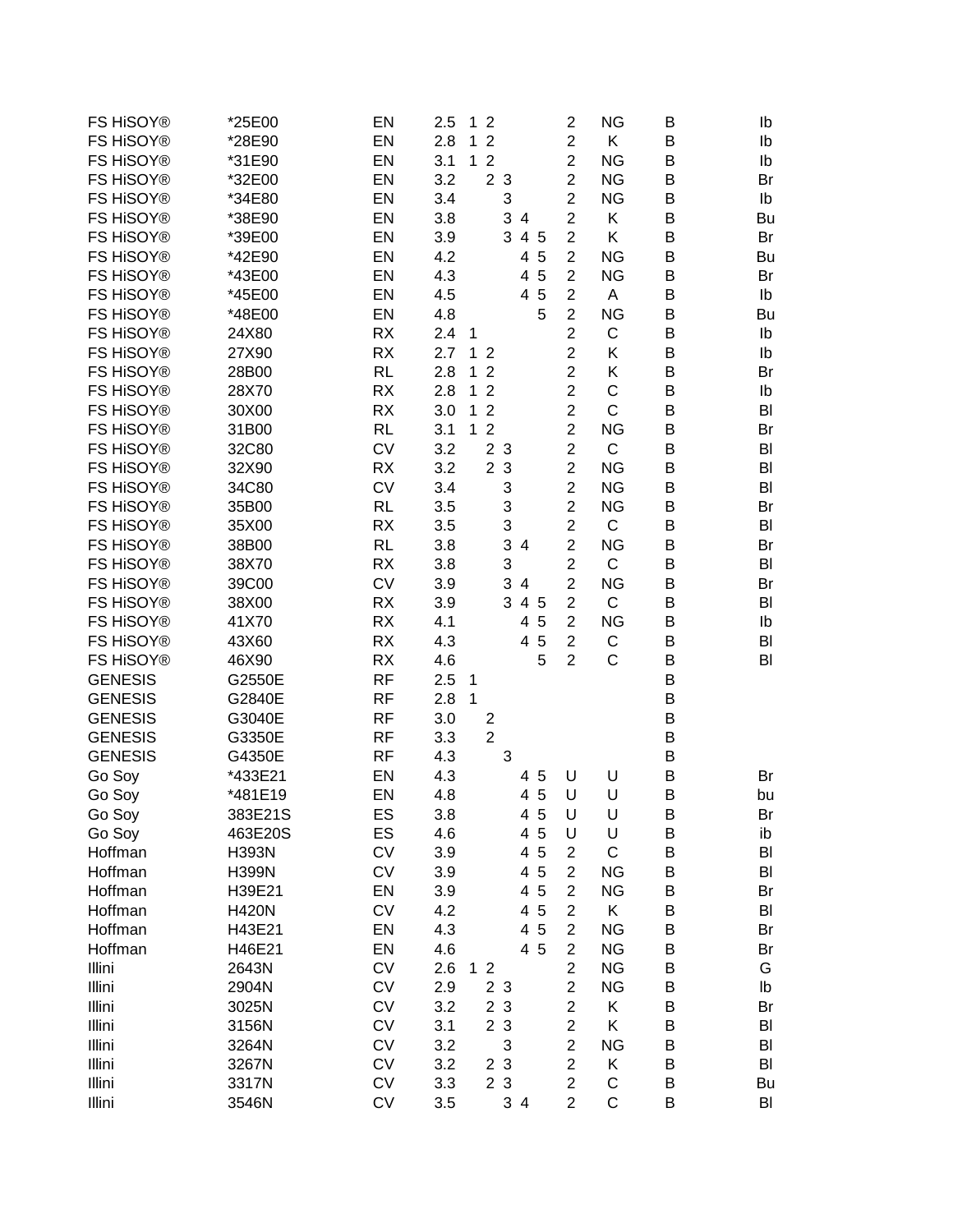| 3648N<br>Illini         | CV        | 3.6 |                         | 3<br>$\overline{4}$ |   | $\overline{c}$<br>Κ                    | B       | BI |
|-------------------------|-----------|-----|-------------------------|---------------------|---|----------------------------------------|---------|----|
| Illini<br>3849N         | <b>CV</b> | 3.8 |                         | 4                   |   | <b>NG</b>                              | B       | Bu |
| Illini<br>3855N         | <b>CV</b> | 3.8 |                         | 3<br>$\overline{4}$ |   | $\mathsf C$<br>$\overline{\mathbf{c}}$ | В       | BI |
| Illini<br>3989N         | <b>CV</b> | 3.9 |                         | 34                  |   | $\overline{\mathbf{c}}$<br><b>NG</b>   | В       | BI |
| Illini<br>4218N         | <b>CV</b> | 4.2 |                         | 4                   | 5 | $\overline{\mathbf{c}}$<br><b>NG</b>   | Β       | BI |
| Illini<br>4300N         | <b>CV</b> | 4.3 |                         | 4                   | 5 | $\overline{\mathbf{c}}$<br><b>NG</b>   | Β       | BI |
| Martin<br><b>M33A-X</b> | RX        | 3.3 |                         | 3                   |   | $\overline{2}$<br>C                    | В       | Ib |
| M33E<br>Martin          | EN        | 3.0 |                         | 3                   |   |                                        | В       |    |
| Missouri<br>S15-10879C  | <b>CV</b> | 4.1 |                         |                     | 5 |                                        | F       | Bu |
| M3057RX<br>Monier       | RX        | 3.0 | 2                       |                     |   | $\overline{\mathbf{c}}$<br>С           | Be      | BI |
| M3357RX<br>Monier       | <b>RX</b> | 3.3 | $\overline{\mathbf{c}}$ |                     |   | $\overline{2}$<br>$\mathsf{C}$         | Be      | Ib |
| ME2585<br>Monier        | EN        | 2.5 | $\overline{c}$          |                     |   | $\overline{2}$<br><b>NG</b>            | Be      | Ib |
| ME2885<br>Monier        | EN        | 2.8 | $\overline{c}$          |                     |   | $\overline{c}$<br>Κ                    | Be      | Bu |
| ME3385<br>Monier        | EN        | 3.3 | $\overline{c}$          |                     |   | $\overline{c}$<br><b>NG</b>            | Be      | Br |
| ME3585<br>Monier        | EN        | 3.5 | $\overline{2}$          |                     |   | $\overline{2}$<br><b>NG</b>            | Be      | Ib |
| 22N02E<br>NuTech        | EN        | 2.2 | $\mathbf{1}$            |                     |   |                                        | B       |    |
| 24N02E<br>NuTech        | EN        | 2.4 | 1                       |                     |   |                                        | B       |    |
| 26N04E<br>NuTech        | EN        | 2.6 | 1                       |                     |   |                                        | B       |    |
| 28N02E<br>NuTech        | EN        | 2.8 | 1<br>$\overline{2}$     |                     |   |                                        | B       |    |
| 30N03E<br>NuTech        | EN        | 3.0 | $\boldsymbol{2}$<br>1.  |                     |   |                                        | B       |    |
| 30N05E<br>NuTech        | EN        | 3.0 | 2 3<br>$\mathbf 1$      |                     |   |                                        | B       |    |
| 31N06E<br>NuTech        | EN        | 3.1 | 2 3<br>$\mathbf 1$      |                     |   |                                        | B       |    |
| 34N06E<br>NuTech        | EN        | 3.4 |                         | 2 3 4               |   |                                        | $\sf B$ |    |
| 35N03E<br>NuTech        | EN        | 3.5 |                         | 2 3 4 5             |   |                                        | В       |    |
| 36N03E<br>NuTech        | EN        | 3.6 |                         | 2 3 4 5             |   |                                        | B       |    |
| NuTech<br>39N04E        | EN        | 3.8 |                         | 2 3 4 5             |   |                                        | B       |    |
| NuTech<br>39N05E        | EN        | 3.9 |                         | 2 3 4               | 5 |                                        | B       |    |
| NuTech<br>41N03E        | EN        | 4.1 |                         | 2 3 4 5             |   |                                        | В       |    |
| NuTech<br>43N04E        | EN        | 4.3 |                         | 3 4 5               |   |                                        | B       |    |
| 45N04E<br>NuTech        | EN        | 4.5 |                         | 4                   | 5 |                                        | B       |    |
| NuTech<br>46N02E        | EN        | 4.6 |                         | 4 5                 |   |                                        | b       |    |
| 1928E<br>P3 Genetics    | EN        | 2.8 | $\mathbf{1}$            |                     |   | $\overline{\mathbf{c}}$<br>Κ           | Be      |    |
| 2029E<br>P3 Genetics    | EN        | 2.9 | 1                       |                     |   | $\overline{c}$<br><b>NG</b>            | Be      |    |
| P3 Genetics<br>2034E    | EN        | 3.4 | $\mathbf{2}$            |                     |   | $\overline{2}$<br><b>NG</b>            | Be      |    |
| 2039E<br>P3 Genetics    | EN        | 3.9 |                         | 3                   |   | $\overline{\mathbf{c}}$<br><b>NG</b>   | Be      |    |
| P3 Genetics<br>2131E    | EN        | 3.1 | $\overline{\mathbf{c}}$ |                     |   | $\overline{2}$<br>Κ                    | Be      |    |
| P3 Genetics<br>2136E    | EN        | 3.6 | 2                       |                     |   | 2<br>K                                 | Be      |    |
| 23A15X<br>Pioneer       | <b>RX</b> | 2.3 | 1                       |                     |   | $\overline{c}$<br>$\mathsf C$          | Be      | Br |
| Pioneer<br>29A25X       | <b>RX</b> | 2.9 | 1                       |                     |   | $\overline{c}$<br>Κ                    | Be      | Br |
| 42A96X<br>Pioneer       | RX        | 4.2 |                         | 4 5                 |   | $\overline{c}$<br>C                    | Be      | BI |
| 48A60X<br>Pioneer       | <b>RX</b> | 4.8 |                         | 4 5                 |   | $\overline{c}$                         | Be      | BI |
| P25A04X<br>Pioneer      | RX        | 2.5 | 1                       |                     |   | 1<br>Κ                                 | Be      | Br |
| P28A42X<br>Pioneer      | <b>RX</b> | 2.8 | 1<br>2 <sub>3</sub>     |                     |   | $\overline{c}$<br>Κ                    | Be      | Br |
| P28T14E<br>Pioneer      | EN        | 2.8 | 1                       |                     |   | $\overline{2}$<br><b>NG</b>            | Be      | Ib |
| P30T99E<br>Pioneer      | EN        | 3.0 | 2 3<br>1                |                     |   | $\overline{c}$<br>Κ                    | Be      | Ib |
| P31A95BX<br>Pioneer     | RX        | 3.1 | 2 <sub>3</sub>          |                     |   |                                        | Be      |    |
| P32A87L<br>Pioneer      | LL        | 3.2 |                         | 2 3 4               |   | 1<br>Κ                                 | Be      | Br |
| P33T60<br>Pioneer       | CV        | 3.3 | 2 3                     |                     |   | $\mathsf C$<br>$\overline{c}$          | Be      | Br |
| Pioneer<br>P34A79X      | RX        | 3.4 |                         | 2 3 4 5             |   | $\overline{2}$<br>Κ                    | Be      | Ib |
| P35A41<br>Pioneer       | CV        | 3.5 | 2 3                     |                     |   | $\overline{c}$<br>C                    | Be      | Br |
| P36A83X<br>Pioneer      | <b>RX</b> | 3.6 | 2 <sub>3</sub>          |                     |   | $\overline{\mathbf{c}}$<br>A           | Be      | BI |
| P38A49L<br>Pioneer      | LL        | 3.8 |                         | 2 3 4 5             |   | $\overline{2}$<br>Κ                    | Be      | BI |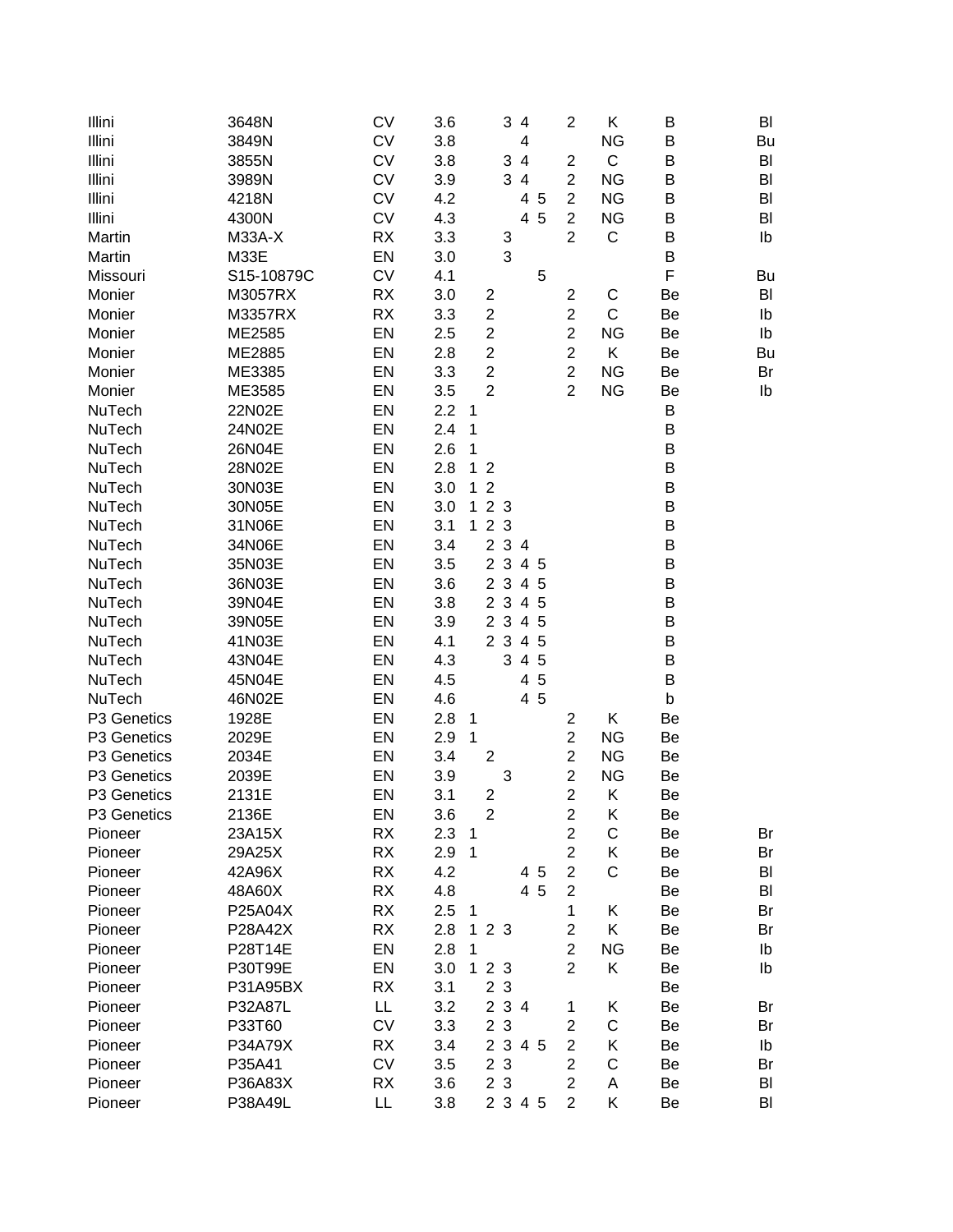| Pioneer            | P39A45X        | <b>RX</b> | 3.9 |                | 2 <sub>3</sub> |       |                |   |                | C            | Be |           |
|--------------------|----------------|-----------|-----|----------------|----------------|-------|----------------|---|----------------|--------------|----|-----------|
| Pioneer            | P39T73E        | EN        | 3.9 |                |                |       | 45             |   | $\overline{2}$ | A            | Be | Bu        |
| Pioneer            | P41T07E        | EN        | 4.1 |                |                |       | 4              | 5 | $\overline{2}$ |              | Be | Bu        |
| Pioneer            | <b>P44A37L</b> | LL        | 4.4 |                |                |       | 4              | 5 | $\overline{2}$ | C            | Be | BI        |
| Pioneer            | P45A02X        | <b>RX</b> | 4.5 |                |                |       | 4              | 5 | $\overline{2}$ | K            | Be | BI        |
| Pioneer            | P47A12L        | LL        | 4.7 |                |                |       | 4              | 5 | $\overline{2}$ | K            | Be | BI        |
| Pioneer            | P49T62E        | EN        | 4.9 |                |                |       | $\overline{4}$ | 5 | $\overline{2}$ |              | Be | Ib        |
| Public             | Dwight         | <b>CV</b> | 2.9 |                | 2 3            |       |                |   | $\overline{2}$ | <b>NG</b>    | B  | BI        |
| Public             | Jack           | <b>CV</b> | 2.9 |                | 2 3            |       |                |   | $\overline{c}$ | <b>NG</b>    | B  | Y         |
| Public             | Williams 82    | <b>CV</b> | 3.8 |                |                | 3     |                |   | S              | <b>NG</b>    | B  | BI        |
| <b>RENK</b>        | <b>RS248NX</b> | <b>RX</b> | 2.4 | $\mathbf 1$    |                |       |                |   |                |              | B  |           |
| <b>RENK</b>        | <b>RS250NX</b> | <b>RX</b> | 2.5 | 1              |                |       |                |   |                |              | B  |           |
| <b>RENK</b>        | <b>RS280NX</b> | <b>RX</b> | 2.8 | $\mathbf{1}$   |                |       |                |   |                |              | B  |           |
| <b>RENK</b>        | <b>RS301NX</b> | <b>RX</b> | 3.0 |                | $\overline{2}$ |       |                |   |                |              | B  |           |
| <b>RENK</b>        | <b>RS357NX</b> | <b>RX</b> | 3.5 |                | $\overline{2}$ |       |                |   |                |              | B  |           |
| <b>RENK</b>        | RS379NSX       | <b>RX</b> | 3.7 |                |                | 3     |                |   |                |              | B  |           |
| <b>Stone Seed</b>  | 2RX2019        | <b>RX</b> | 2.0 | 1              |                |       |                |   | $\mathbf 2$    |              | Be | <b>BU</b> |
| <b>Stone Seed</b>  | 2RX2639        | <b>RX</b> | 2.6 | 1              |                |       |                |   | $\overline{c}$ | C            | Be | IB        |
| <b>Stone Seed</b>  | 2RX2929        | <b>RX</b> | 2.9 | $\mathbf{1}$   | 2 3            |       |                |   | $\overline{c}$ |              | Be | IB        |
| <b>Stone Seed</b>  | 2RX3120        | <b>RX</b> | 3.1 |                | $\overline{c}$ |       |                |   | 1              |              | Be | IB        |
| <b>Stone Seed</b>  | 2RX3527        | <b>RX</b> | 3.5 |                | 2 <sub>3</sub> |       |                |   | $\overline{c}$ | С            | Be | IB        |
| <b>Stone Seed</b>  | 2RX3628        | <b>RX</b> | 3.6 |                |                | 3 4 5 |                |   | $\overline{2}$ | C            | Be | IB        |
| <b>Stone Seed</b>  | 2RX4029        | <b>RX</b> | 4.0 |                |                |       | 4              | 5 | $\overline{2}$ | $\mathsf C$  | Be | <b>BL</b> |
| <b>Stone Seed</b>  | 2RX4228-SR     | <b>RX</b> | 4.2 |                |                |       |                | 5 | $\overline{2}$ | $\mathsf C$  | Be | <b>BL</b> |
| <b>Stone Seed</b>  | 2RX4339-SR     | <b>RX</b> | 4.3 |                |                |       | 4              |   | $\overline{2}$ | $\mathsf C$  | Be | BL        |
| Sun Prairie        | <b>SP28X7</b>  | <b>RX</b> | 2.9 |                | 2 <sub>3</sub> |       |                |   | $\overline{c}$ | $\mathsf C$  | B  | IB        |
| Sun Prairie        | SP30RX1        | <b>RX</b> | 3.0 |                | 2 <sub>3</sub> |       |                |   | $\overline{2}$ | $\mathsf{C}$ | B  | <b>BL</b> |
| <b>Sun Prairie</b> | SP31E31        | EN        | 3.1 |                | 2 <sub>3</sub> |       |                |   | $\overline{2}$ | C            | B  | <b>BU</b> |
| <b>Sun Prairie</b> | SP33E30        | EN        | 3.3 |                |                | 3     |                |   | $\overline{2}$ | <b>NG</b>    | B  | <b>BR</b> |
| <b>Sun Prairie</b> | SP38E30        | EN        | 3.8 |                |                | 3     | $\overline{4}$ |   | $\overline{2}$ | <b>NG</b>    | B  | <b>BR</b> |
| Sun Prairie        | SP39RX1        | <b>RX</b> | 3.9 |                |                | 34    |                |   | $\overline{2}$ | $\mathsf C$  | B  | BL        |
| Viking             | 3144N          | <b>CV</b> | 3.1 | $\mathbf 1$    | $\overline{2}$ |       |                |   | $\overline{2}$ | <b>NG</b>    | U  | Y         |
| Viking             | O.2188AT       | <b>CV</b> | 2.5 | 1              |                |       |                |   | $\overline{c}$ | $\mathbb S$  | U  | Y         |
| Viking             | O.2418N        | <b>CV</b> | 2.4 | 1              |                |       |                |   | $\overline{2}$ | $\mathsf{C}$ | U  | BI        |
| Viking             | O.2702         | <b>CV</b> | 2.7 | 1 <sub>2</sub> |                |       |                |   | S              | S            | U  | Br        |

## Regions

1 = Region 1: Fenton, Mt. Morris & DeKalb

2 = Region 2: Monmouth, Goodfield & Dwight

3 = Region 3: Perry, New Berlin & Urbana

4 = Region 4: Belleville & St. Peter

5 = Region 5: Harrisburg & Elkville

SCN Source of Soybean Cyst Nematode Resistance

1 = PI 548402 (Peking), 2 = PI 88788, 3 = PI 90763, 4 = PI 437654,

 $S =$  Susceptible,  $U =$  source unknown.

PRR = Phythophthora Root Rot

 $A = Rps1a$ ,  $C = Rps1c$ ,  $K = Rps1k$ ,  $3 = Rps3a$ ,  $S = Suseqbib$ e,  $U = Unknown$ ,  $NG = No$  Gene

## HC = Hilum Color

Bl black, IB imperfect black, BU buff, BR Brown, Y Yellow, G Gray, M Mixed